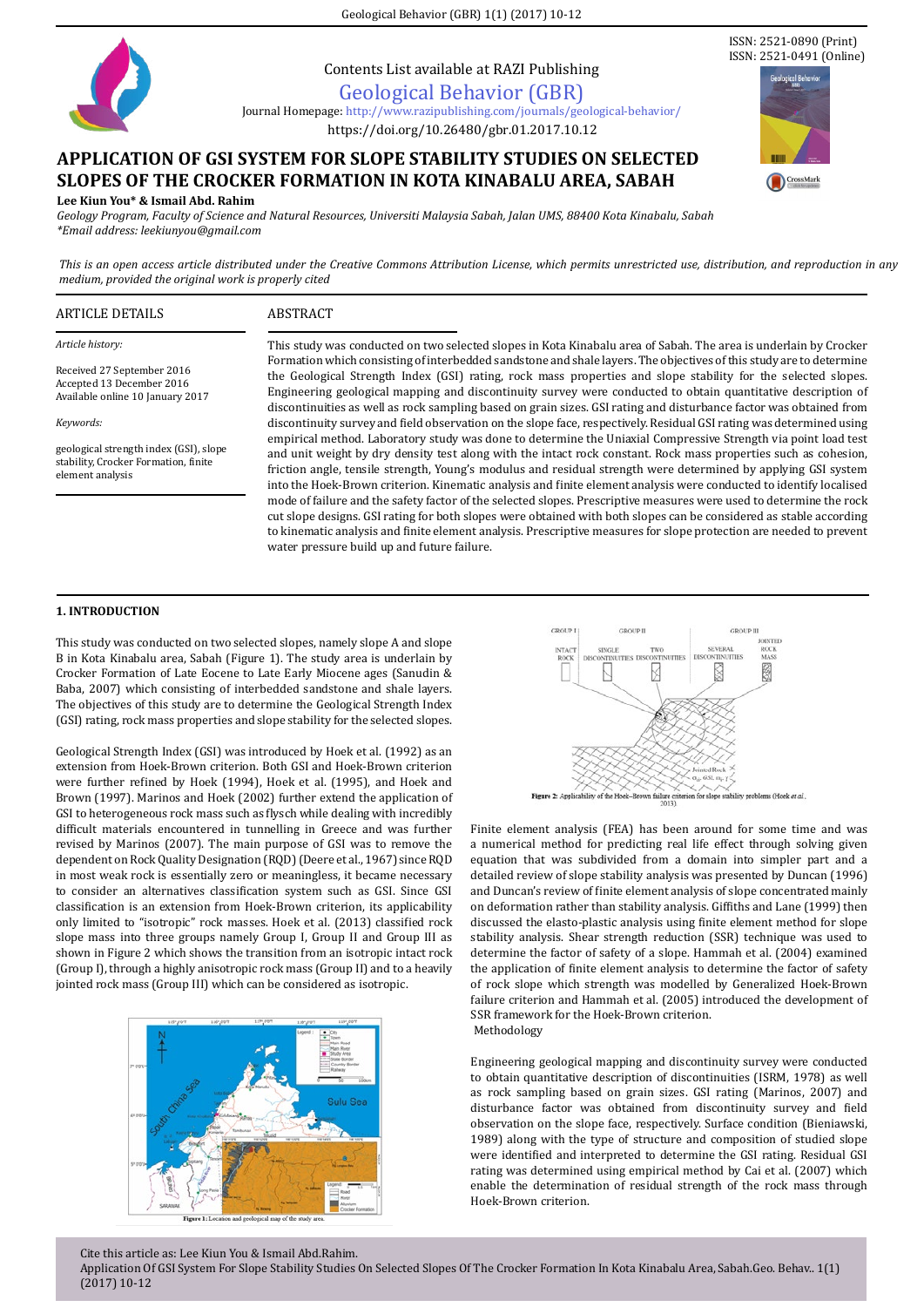Laboratory study was done to determine the Uniaxial Compressive Strength (UCS) via point load test (ISRM, 1985) and unit weight by dry density test (ISRM, 1979). The final UCS and dry density values of rock mass were obtained based on lithological unit thickness approach (Ismail Abd Rahim et al., 2009). Intact rock parameter (mi) for siltstone and shale unit was based on the suggested values given by Marinos and Hoek (2000). For sandstone, mi was obtained via empirical method by Shen and Karakus (2014). Rock mass properties such as cohesion, friction angle, tensile strength, Young's modulus and residual strength were determined by applying GSI system into the Hoek-Brown criterion which was computed using RocLab software (Rocscience, 2013). Kinematic analysis was done via Dips software (Rocscience Inc., 2004) to identify localised mode of failure. FEA was conducted to identify localised mode of failure and the safety factor of the selected slopes via Phase2 software (Rocscience Inc., 2013). Prescriptive measures (Yu et al., 2005) were used to determine the rock cut slope designs based on the result of both kinematic analysis and FEA.

### Results and discussion

The GSI rating obtained for slope A is 38 which consists of interbedded of thick shale and sandstone layers (Photograph 3). It has 27m height, 24.03m length, 5.5m bench height, 1.2m bench width, 330°N slope face orientation, and 50° slope angle. Slope B has GSI rating of 43 and consists of interbedded of siltstone and shale with similar amount (Photograph 4). It has 21m height, 21.13m length, 5.2m bench height, 1.2m bench width, 270°N slope face orientation, and 50° slope angle. Figure 3 shows the GSI rating for slope A and slope B based on the chart for heterogeneous rock masses.



tograph 3: Rock cut slope for slope A. Interlayer of thick shale and sandstone layers (Photograp<br>orientation N 228°).



ograph 4: Rock cut slope for slope B. Interlayer of sandstor<br>(Photograph orientation N 182°)



Figure 3: GSI chart (Marinos, 2007) and rating for slope A (red) and slope B (blue)

Table 1 shows the result of the parameters and rock mass properties for the selected slopes. Result shows that the rock mass properties of the rock masses were not only influenced by GSI rating but also mi and UCS as well. Even slope B which has higher GSI rating by comparing to slope A, slope B still has the weaker rock mass strength due to its weaker siltstone unit. The residual strength for the selected slopes was shown in Table 2. Following

Cite this article as: Lee Kiun You & Ismail Abd.Rahim.

Application Of GSI System For Slope Stability Studies On Selected Slopes Of The Crocker Formation In Kota Kinabalu Area, Sabah.Geo. Behav.. 1(1) (2017) 10-12

the trend of results in Table 1, slope B has the weaker rock mass properties in comparison with slope A.

| Slope | Type | <b>GSI</b> | D   | <b>UCS</b><br>(MPa) | Dry<br>density<br>$(g/cm^3)$ | $\mathbf{m}_i$ | Cohesion<br>(MPa) | <b>Friction</b><br>angle $(°)$ | <b>Tensile</b><br>strength<br>(MPa) | Young's<br>modulus<br>(MPa) |
|-------|------|------------|-----|---------------------|------------------------------|----------------|-------------------|--------------------------------|-------------------------------------|-----------------------------|
| А     | v    | 38         | 0.7 | 46.31               | 2.48                         | 7.82           | 0.166             | 39.22                          | 0.022                               | 2216.9                      |
| B     | ΙV   | 43         | 0.7 | 29.71               | 2.45                         | 6.19           | 0.135             | 38.25                          | 0.028                               | 2367.9                      |

| Slope | <b>Residual</b><br><b>GSI</b> | Residual<br>cohesion<br>$(\mathbf{MPa})$ | Residual<br>friction angle<br>Ω | <b>Residual tensile</b><br>strength (MPa) | <b>Residual Young's</b><br>modulus (MPa) |
|-------|-------------------------------|------------------------------------------|---------------------------------|-------------------------------------------|------------------------------------------|
| А     | 23                            | 0.093                                    | 30.45                           | 0.006                                     | 934.9                                    |
| B     | 24                            | 0.064                                    | 27.89                           | 0.005                                     | 793.2                                    |

Kinematic analysis shows slope A (Figure 4 and Table 3) and slope B (Figure 5 and Table 4) do not have any potential mode of failure. This result was proven by the lack of structurally controlled failure on site. The number of discontinuity plane sets of slope A and slope B as shown in the stereonet enable the slopes to be considered as "isotropic" and its slope failure will not structurally controlled by discontinuity plane. Safety factor obtained from FEA for the slope A and slope B were 1.84 (Figure 6) and 1.74 (Figure 7), respectively. Both selected slopes can be considered as stable at the present time and it should be noted that both slope was assume dry during computation. Even though both slopes are stable now, the installation of wire mesh, bolting, weep holes, and surface drainage are needed to prevent future failure. The main purpose of these prescriptive measures for slope protection was to prevent water pressure build up within the slope since water is the main culprit triggering slope failure for tropical country such as Malaysia.





|                            | Slope face strike and dip | 270/50          |             |  |
|----------------------------|---------------------------|-----------------|-------------|--|
|                            | Optimum slope angle       |                 |             |  |
|                            | <b>Critical</b> plane     |                 |             |  |
| Discontinuity<br>plane set | Strike and dip            | Mode of failure | Possibility |  |
|                            | 16/43                     | Toppling        | No          |  |
|                            | 137/79                    | cepling.        | No          |  |
|                            | 224/59                    | Planar          | No          |  |



Figure 6: Cross section for slope A and mass movement acting on the slope.